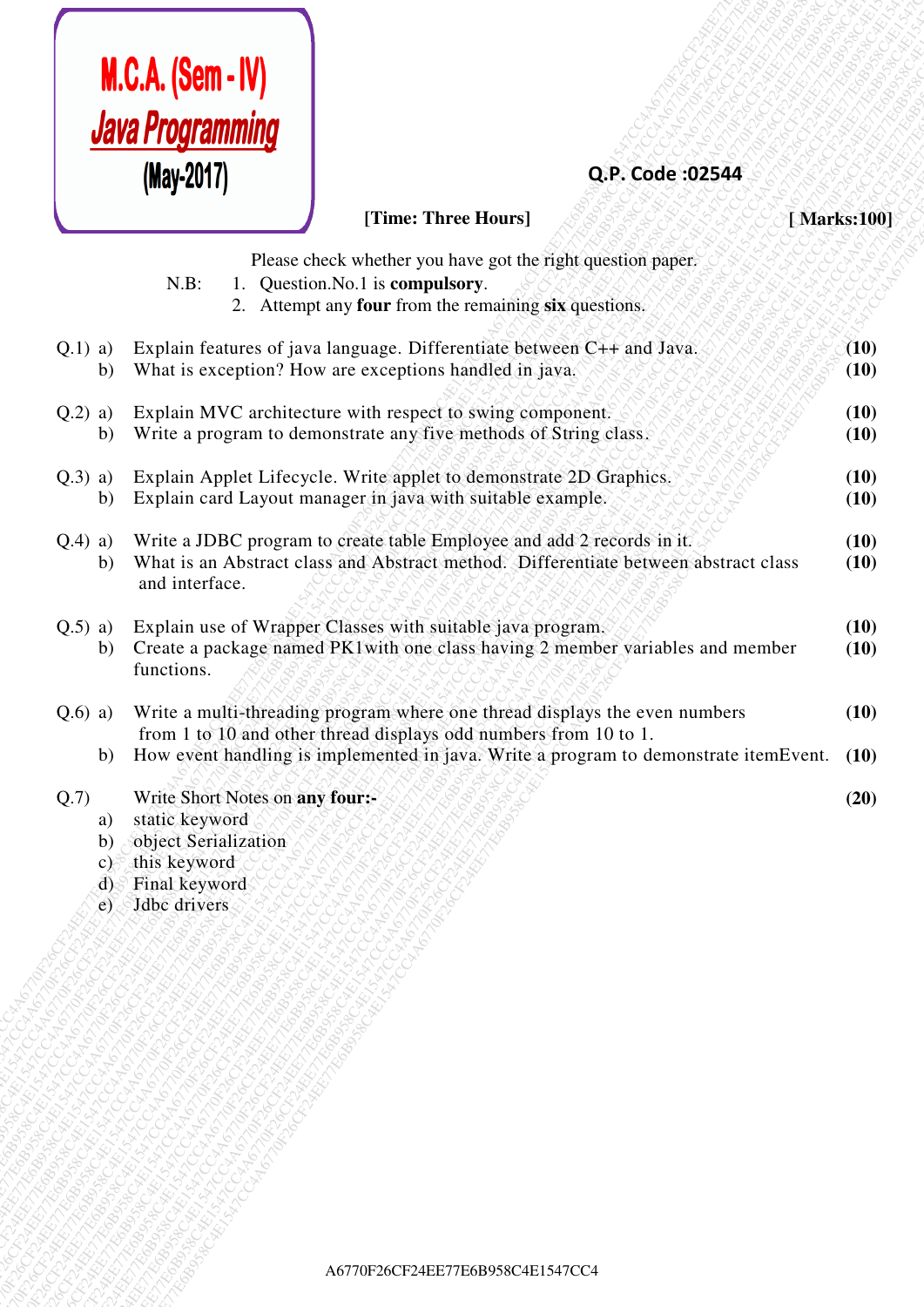|      | $M.C.A.$ (Sem $-N$ )     |                                                                                                         |                                                                                                                                                                                                                                                                                                                                                                                                                                                                                                                                                                                                                                                                                                                                         |                                    |                                                | Q. P. Code: 08682 |                          |
|------|--------------------------|---------------------------------------------------------------------------------------------------------|-----------------------------------------------------------------------------------------------------------------------------------------------------------------------------------------------------------------------------------------------------------------------------------------------------------------------------------------------------------------------------------------------------------------------------------------------------------------------------------------------------------------------------------------------------------------------------------------------------------------------------------------------------------------------------------------------------------------------------------------|------------------------------------|------------------------------------------------|-------------------|--------------------------|
|      | <b>Using UML</b>         | <b>Object Oriented Modeling and Design</b>                                                              | $(3$ Hours $)$<br>1 is compulsory.                                                                                                                                                                                                                                                                                                                                                                                                                                                                                                                                                                                                                                                                                                      |                                    |                                                | (Total Marks: 100 |                          |
|      | (May-2017)               |                                                                                                         | our out of remaining six.                                                                                                                                                                                                                                                                                                                                                                                                                                                                                                                                                                                                                                                                                                               |                                    |                                                |                   |                          |
|      |                          |                                                                                                         | 3. Elaborate each answer with the help of an example.                                                                                                                                                                                                                                                                                                                                                                                                                                                                                                                                                                                                                                                                                   |                                    |                                                |                   |                          |
| 1.   | (a)<br>(b)               | Activity<br>(I)                                                                                         | Draw a Use Case Diagram for a video store kiosk system. The software can be<br>used for looking up movies and actors by keywords, as well as usable to check out<br>movies from the kiosk to known customers, without a cashier present. A customer<br>can check out up to 3 movies at a time, for up to 5 days each. If a movie is<br>returned late, late fees can be paid at the time of return or time of next checkout.<br>The data is stored internally in a database system, which communicates with the<br>kiosk. The manager of the store can log in to update employee data.<br>Explain the following concepts :<br>(II)<br>Event                                                                                              | (III)                              | UMI                                            | (IV)<br>Actors    | $\setminus (10)$<br>(10) |
| 2.   | $\left( a\right)$        |                                                                                                         | Describe "Architectural patterns" and "Design patterns"                                                                                                                                                                                                                                                                                                                                                                                                                                                                                                                                                                                                                                                                                 |                                    |                                                |                   | (10)                     |
|      | (b)                      | Differentiate between:<br>(I)<br>(II)                                                                   | Specialization / Generalization<br>Aggregation / Composition                                                                                                                                                                                                                                                                                                                                                                                                                                                                                                                                                                                                                                                                            |                                    |                                                |                   | (10)                     |
| 3.   | $\left( a\right)$<br>(b) |                                                                                                         | Draw a activity diagram to model flow for "Goods returning System"<br>Explain reuse of classes and component.                                                                                                                                                                                                                                                                                                                                                                                                                                                                                                                                                                                                                           |                                    |                                                |                   | (10)<br>(10)             |
| 4.   | (a)                      |                                                                                                         | Explain with example composite states and parallel states of state diagram.                                                                                                                                                                                                                                                                                                                                                                                                                                                                                                                                                                                                                                                             |                                    |                                                |                   | (10)                     |
|      | (b)                      |                                                                                                         | Explain three tired logical Architecture.                                                                                                                                                                                                                                                                                                                                                                                                                                                                                                                                                                                                                                                                                               |                                    |                                                |                   | (10)                     |
| 5.   | (a)                      | $\left(\mathrm{D}\right)$<br>(HI)<br>(V)                                                                | How can you show the following in class diagram?<br>Ternary Association<br>Constraint<br>Actor Class                                                                                                                                                                                                                                                                                                                                                                                                                                                                                                                                                                                                                                    | $\langle {\rm II} \rangle$<br>(IV) | <b>Qualified Association</b><br>Abstract Class |                   | (10)                     |
|      |                          |                                                                                                         | (b) Explain functional Modeling and object Modeling.                                                                                                                                                                                                                                                                                                                                                                                                                                                                                                                                                                                                                                                                                    |                                    |                                                |                   | (10)                     |
| 6.   |                          |                                                                                                         | $(a)$ Explain the top down approach for dynamic system.                                                                                                                                                                                                                                                                                                                                                                                                                                                                                                                                                                                                                                                                                 |                                    |                                                |                   | (10)                     |
|      | (b)                      | undergoes the test.                                                                                     | Draw a sequence diagram for "Appointment of patient" of Hospital management<br>system. Hospital management system helps in registering information about<br>patients and handles patient's query. A unique ID is generated for each patient<br>after registration. This helps in implementing customer relationship management<br>and also maintains medical history of patient. This system also monitors the<br>doctor appointments, when the ID is generated the patient receives the<br>appointment time and number from the receptionist and accordingly visit the<br>doctor. This system also deals with testing appointments as and when ID is<br>generated the patient receives the appointment time and number and accordingly |                                    |                                                |                   | (10)                     |
| '7.∛ |                          | (I) Collaboration Diagram<br>$(H)$ Inheritance<br>(III) Cohesion<br>(IV) Swim lanes<br>(V) Noun Phrases | Write Short Notes on <i>any four</i> :-                                                                                                                                                                                                                                                                                                                                                                                                                                                                                                                                                                                                                                                                                                 |                                    |                                                |                   | (20)                     |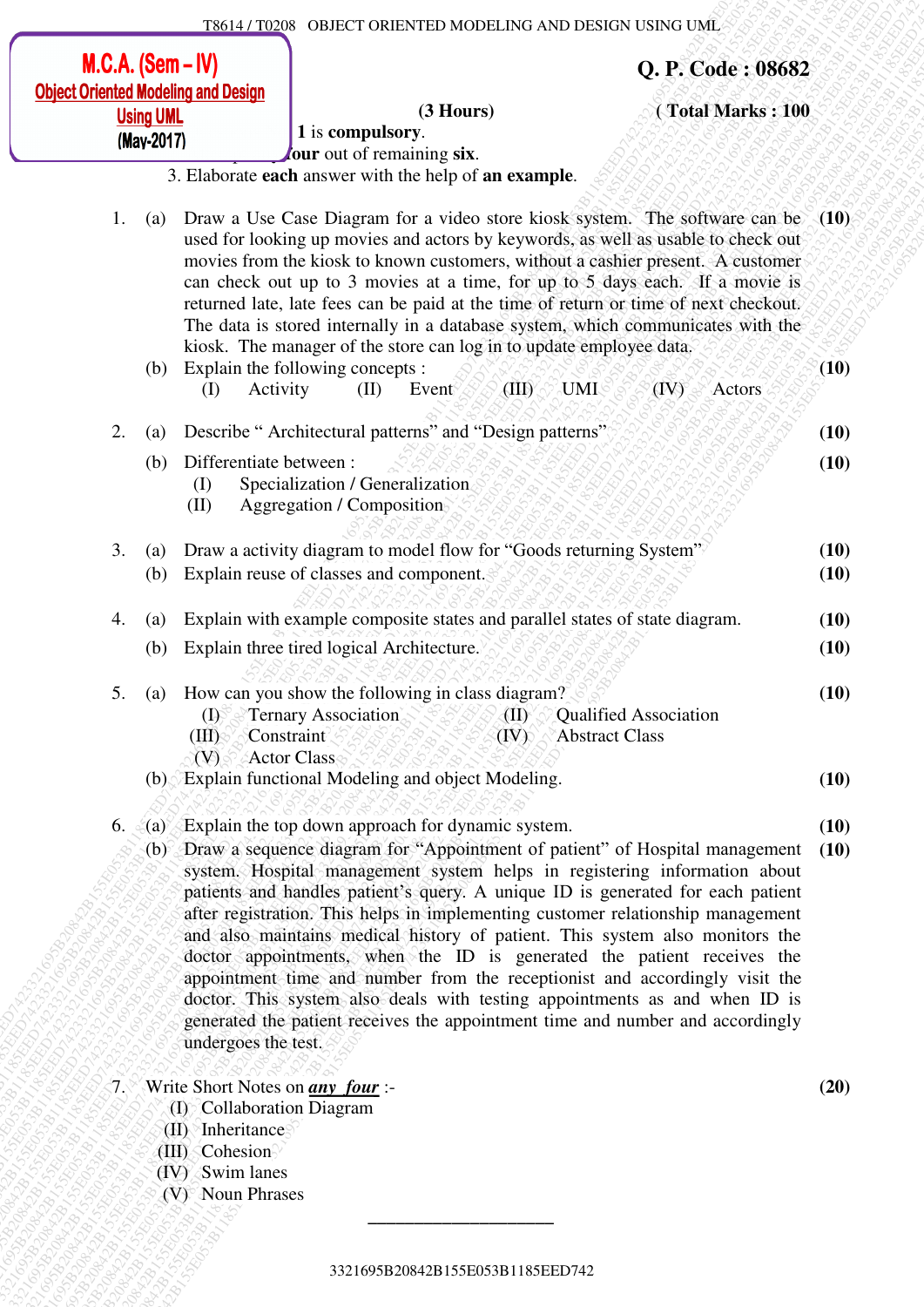### **Q.P. Code :02180**

#### **[Time: 3 Hours]** *<i>f*  $\otimes$   $\otimes$   $\otimes$   $\otimes$   $\otimes$   $\otimes$   $\otimes$  [ Marks:100]

**10 10**

**10 10**

**10 10**

**10 10**

**20**

The case of the case of the case of the case of the control of the case of the control of the case of the case of the control of the case of the case of the case of the case of the case of the case of the case of the case A4F3662AC57F7D38EAD99E5839C0F4DDA4F3662AC57F7D38EAD99E5839C0F4DDA4F3662AC57F7D38EAD99E5839C0F4DDA4F3662AC57F7D38EAD99E5839C0F4DDA4F3662AC57F7D38EAD99E5839C0F4DDA4F3662AC57F7D38EAD99E5839C0F4DD THE CALIF THE CONSULTERTY ACTIVITY COMPANY CONSULTERTY (THE CONSULTERTY COMPANY CONSULTERTY COMPANY CONSULTERTY CONSULTERTY CONSULTERTY CONSULTERTY CONSULTERTY CONSULTERTY CONSULTERTY CONSULTERTY CONSULTERTY CONSULTERTY C 19514 THOMAS ACTEUTY<br> **MCA (Semi-HV)**<br> **Memorial Hamilton Constant Constant Constant Constant Constant Constant Constant Constant Constant Constant Constant Constant Constant Constant Constant Constant Constant Constant C** 3862477038EF SUCHEN COLORES CONSULTER (SECOND 2001)<br>  $\frac{160 \text{Mg} \cdot \text{Mg}}{100 \text{m}^2}$  (The and Street control wenter requirements appear to the method control wenter and the street control wenter and the street control A4F3662AC57F7D38EAD99E5839C0F4DDA4F3662AC57F7D38EAD99E5839C0F4DDA4F3662AC57F7D38EAD99E5839C0F4DDA4F3662AC57F7D38EAD99E5839C0F4DDA4F3662AC57F7D38EAD99E5839C0F4DDA4F3662AC57F7D38EAD99E5839C0F4DD A4F3662AC57F7D38EAD99E5839C0F4DDA4F3662AC57F7D38EAD99E5839C0F4DDA4F3662AC57F7D38EAD99E5839C0F4DDA4F3662AC57F7D38EAD99E5839C0F4DDA4F3662AC57F7D38EAD99E5839C0F4DDA4F3662AC57F7D38EAD99E5839C0F4DD A4F3662AC57F7D38EAD99E5839C0F4DDA4F3662AC57F7D38EAD99E5839C0F4DDA4F3662AC57F7D38EAD99E5839C0F4DDA4F3662AC57F7D38EAD99E5839C0F4DDA4F3662AC57F7D38EAD99E5839C0F4DDA4F3662AC57F7D38EAD99E5839C0F4DD A4F3662AC57F7D38EAD99E5839C0F4DDA4F3662AC57F7D38EAD99E5839C0F4DDA4F3662AC57F7D38EAD99E5839C0F4DDA4F3662AC57F7D38EAD99E5839C0F4DDA4F3662AC57F7D38EAD99E5839C0F4DDA4F3662AC57F7D38EAD99E5839C0F4DD A4F3662AC57F7D38EAD99E5839C0F4DDA4F3662AC57F7D38EAD99E5839C0F4DDA4F3662AC57F7D38EAD99E5839C0F4DDA4F3662AC57F7D38EAD99E5839C0F4DDA4F3662AC57F7D38EAD99E5839C0F4DDA4F3662AC57F7D38EAD99E5839C0F4DD A4F3662AC57F7D38EAD99E5839C0F4DDA4F3662AC57F7D38EAD99E5839C0F4DDA4F3662AC57F7D38EAD99E5839C0F4DDA4F3662AC57F7D38EAD99E5839C0F4DDA4F3662AC57F7D38EAD99E5839C0F4DDA4F3662AC57F7D38EAD99E5839C0F4DD A4F3662AC57F7D38EAD99E5839C0F4DDA4F3662AC57F7D38EAD99E5839C0F4DDA4F3662AC57F7D38EAD99E5839C0F4DDA4F3662AC57F7D38EAD99E5839C0F4DDA4F3662AC57F7D38EAD99E5839C0F4DDA4F3662AC57F7D38EAD99E5839C0F4DD A4F3662AC57F7D38EAD99E5839C0F4DDA4F3662AC57F7D38EAD99E5839C0F4DDA4F3662AC57F7D38EAD99E5839C0F4DDA4F3662AC57F7D38EAD99E5839C0F4DDA4F3662AC57F7D38EAD99E5839C0F4DDA4F3662AC57F7D38EAD99E5839C0F4DD A4F3662AC57F7D38EAD99E5839C0F4DDA4F3662AC57F7D38EAD99E5839C0F4DDA4F3662AC57F7D38EAD99E5839C0F4DDA4F3662AC57F7D38EAD99E5839C0F4DDA4F3662AC57F7D38EAD99E5839C0F4DDA4F3662AC57F7D38EAD99E5839C0F4DD EXECT TO SECOND THE CONSULTION CONSULTION CONSULTION CONSULTION CONSULTION CONSULTION CONSULTION CONSULTION CONSULTION CONSULTION CONSULTION CONSULTION CONSULTION CONSULTION CONSULTION CONSULTION CONSULTION CONSULTION CON 19834-712329 MacHoven MacHoven (202389)<br> **ACSACS620F0P**<br> **ABSENT SECOFFICE CONTRACT VALUE INTO A SURVEY CONTRACT CONTRACT CONTRACT CONTRACT CONTRACT CONTRACT CONTRACT CONTRACT CONTRACT CONTRACT CONTRACT CONTRACT CONTRACT** THE CALCUS COMPANY CONTROL CONTROL CONTROL CONTROL CONTROL CONTROL CONTROL CONTROL CONTROL CONTROL CONTROL CONTROL CONTROL CONTROL CONTROL CONTROL CONTROL CONTROL CONTROL CONTROL CONTROL CONTROL CONTROL CONTROL CONTROL C TROLET THIS OCCUPATION SPATISTIC APPROXIMATE (THE COMPANY THE CONTRACTOR CONTRACTOR CONTRACTOR (THE CONTRACTOR CONTRACTOR CONTRACTOR CONTRACTOR CONTRACTOR CONTRACTOR CONTRACTOR CONTRACTOR CONTRACTOR CONTRACTOR CONTRACTOR The Latitude of The Latitude of The Latitude of The Latitude of The Latitude of The Latitude of The Latitude of The Latitude of The Latitude of The Latitude of The Latitude of The Latitude of The Latitude of The Latitude T6514 TROSP NETWORK SECURITY<br> **ALEX ACSON SECURITY**<br> **A4F267F7**<br> **A4F267F7**<br> **A4F267F7**<br> **A4F267F7**<br> **A4F2662**<br> **A4F266**<br> **A4F266**<br> **A4F266** ACTION AT A CONSIDER WAS CONSIDERED FOR A FIND AND THE SURVEY ON THE SURVEY ON T Please check whether you have got the right question paper. 1. Question No. 1 is Compulsory. 2. Attempt any four from the remaining six questions. 3. Assume a suitable data whenever required, clearly state the assumptions. **Q.1** a)Explain in detail the DES algorithm and a DES Round. b)Explain SSL Architecture. **Q.2** a)What is hash function? How is MAC different from HMAC? b)Explain the different categories of Passive and Active Security Attacks? **Q.3** a)Discuss the various pitfalls in security handshake or authentication. b)Discuss E-mail Security in detail. **Q.4** a)What is Firewall? Explain different configurations of Firewalls.

b)What is security policy? Explain different security policies.

**Q.5** a)Explain Diffie – Hellman key distribution algorithm with example. And list the disadvantages of Diffie-Hellman key distribution algorithm? b)Explain in detail PGP. **10 10**

**Q.6** a)What is Public-Key Cryptography ? Explain RSA asymmetric key cryptographic algorithm with suitable **10** example? b)What is a digital Signature ? Explain EI-Gamal Signature? **10**

**Q.7** Write short note on **any four:** a)Kerberos V5 b)Reflection Attack c)Triple DES d)ECB and CBC e) Stream Cipher and Block Cipher.

------------------------------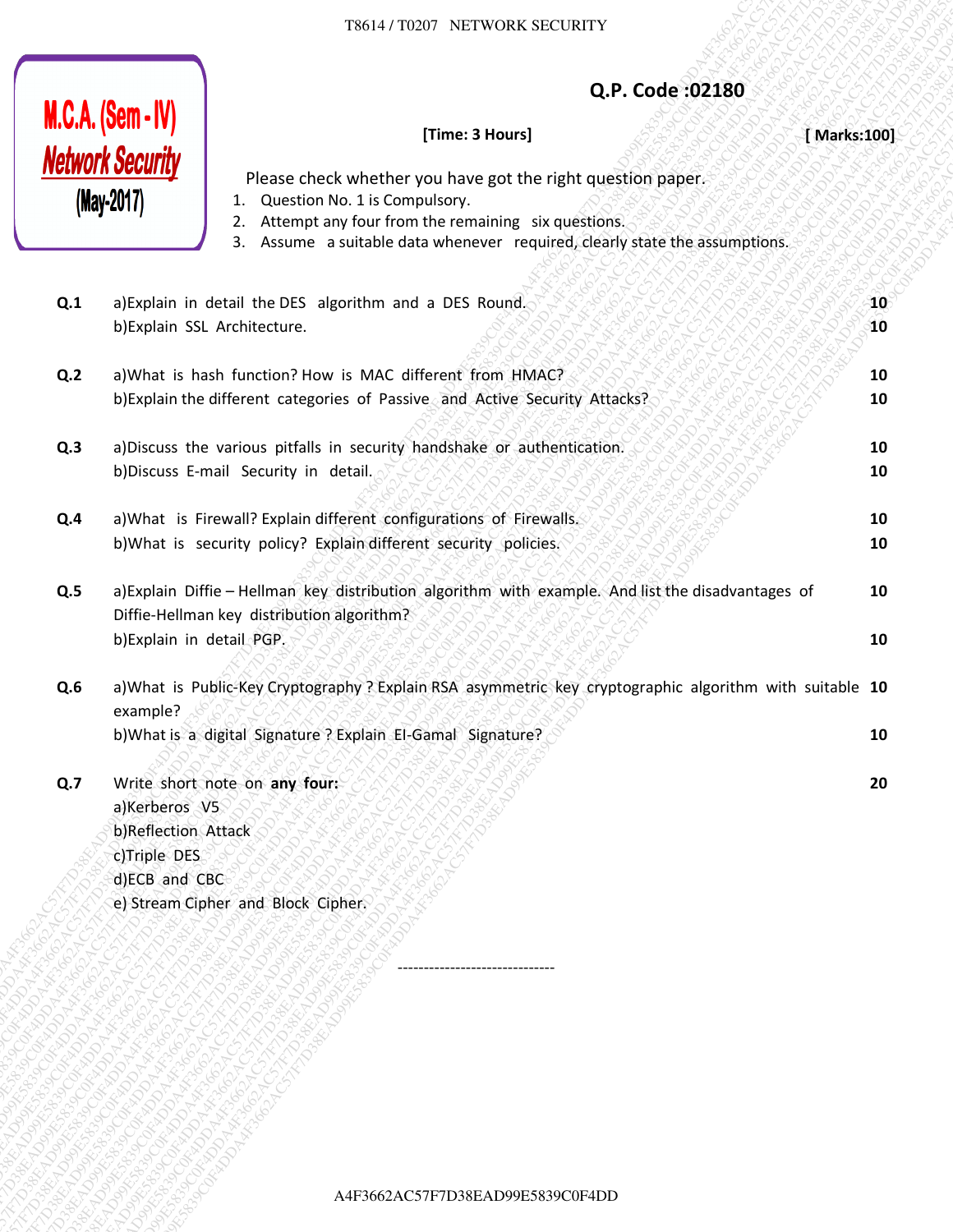

7C15703103F0DD2AE29C13C71795120A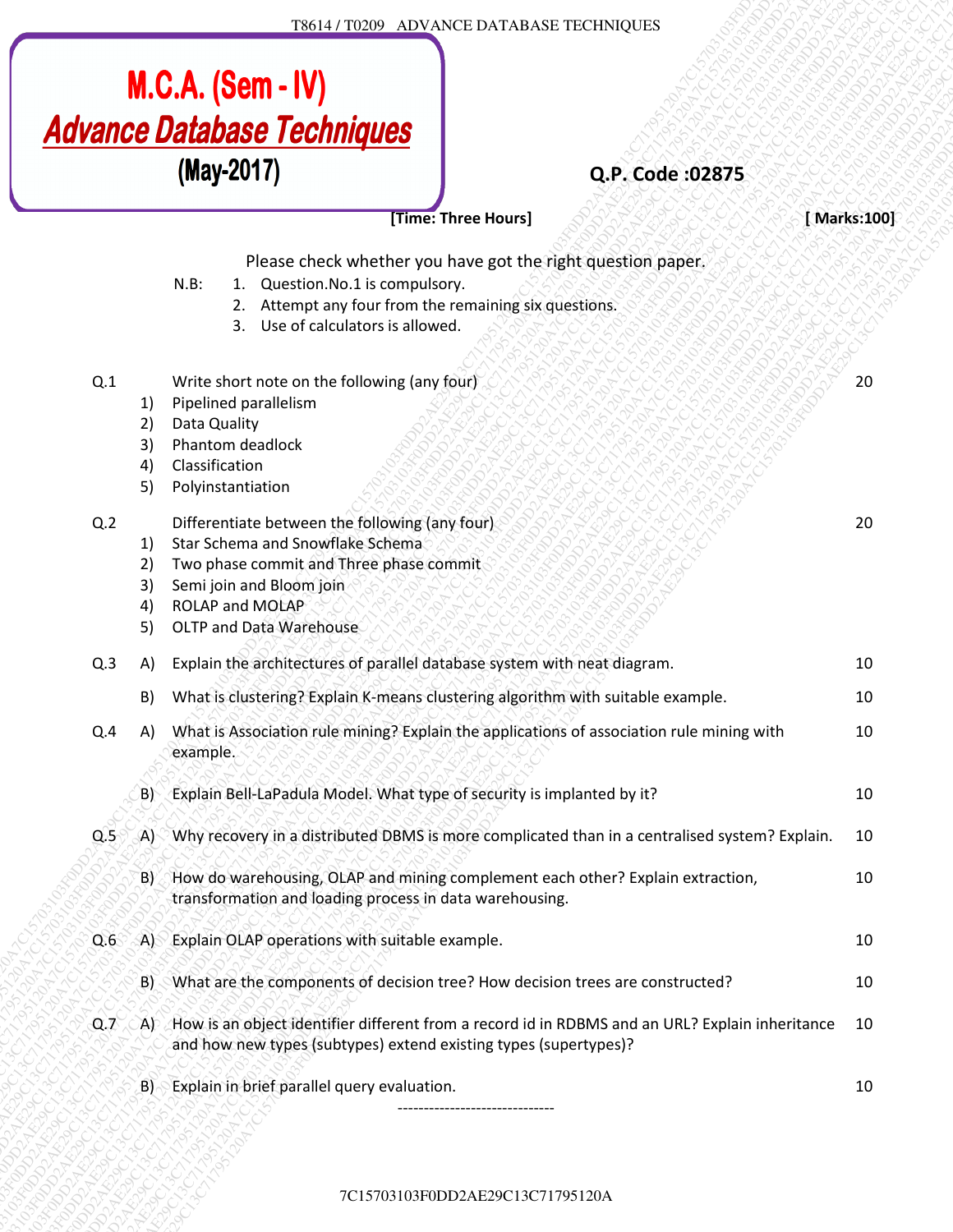| $M.C.A.$ (Sem - IV)<br><b>Elective I: Customer Relationship</b> |                                                                        |                                                                                                                                      | Q.P. Code: 01523                                                                                                                                                |                        |
|-----------------------------------------------------------------|------------------------------------------------------------------------|--------------------------------------------------------------------------------------------------------------------------------------|-----------------------------------------------------------------------------------------------------------------------------------------------------------------|------------------------|
| <b>Management</b><br>(May-2017)                                 |                                                                        | al. Marks: 100                                                                                                                       | <b>Time: 3 Hrs</b>                                                                                                                                              |                        |
|                                                                 |                                                                        | NOTE:<br>Question No. 1 is <b>Compulsory</b> .<br>Ι.<br>П.<br>Attempt any four out of remaining six<br>III.                          | Elaborate each answer with the help of an example                                                                                                               |                        |
| 1.                                                              | (A)<br><b>(B)</b>                                                      | customer.                                                                                                                            | What are business analytic tools? What does a business analytic application do?<br>Explain with example how web enabling call Centre helps in business to serve | 10<br>10               |
| 2.                                                              | (A)<br><b>(B)</b>                                                      | Give the differences between CRM and E-CRM.<br>Define CRM and describe purpose of a CRM System in detail?                            |                                                                                                                                                                 | <b>10</b><br><b>10</b> |
| 3.                                                              | (A)<br><b>(B)</b>                                                      | What is an ASP? Explain advantages and disadvantages of ASP.<br>Explain Data synchronization in detail,                              |                                                                                                                                                                 | <b>10</b><br><b>10</b> |
| 4.                                                              | (A)<br><b>(B)</b>                                                      | Explain briefly obstacles to SFA functionalities with example.                                                                       | What is the factors affecting CRM through traditional marketing channel.                                                                                        | <b>10</b><br>10        |
| 5.                                                              | (A)<br><b>(B)</b>                                                      | Explain in detail Sale Force Automation.<br>Discuss different types of CRM technology in details.                                    |                                                                                                                                                                 | <b>10</b><br>10        |
| 6.                                                              | (A)<br>(B)                                                             | Explain in detail interactive voice response.<br>Describe Collaborative CRM with Example.                                            |                                                                                                                                                                 | <b>10</b><br><b>10</b> |
| 7.                                                              |                                                                        | Explain any four of the following terms :                                                                                            |                                                                                                                                                                 | 20                     |
|                                                                 | (A)<br><b>(B)</b><br>$\left( \mathbf{C}\right)$<br>$\mathbf{D}$<br>(E) | Prototyping.<br>Automatic Call Distribution.<br>Power user beta Test.<br><b>IVR</b> System.<br><b>Enterprise Marketing Analysis.</b> |                                                                                                                                                                 |                        |
|                                                                 |                                                                        |                                                                                                                                      |                                                                                                                                                                 |                        |
|                                                                 |                                                                        |                                                                                                                                      |                                                                                                                                                                 |                        |
|                                                                 |                                                                        |                                                                                                                                      |                                                                                                                                                                 |                        |
|                                                                 |                                                                        |                                                                                                                                      |                                                                                                                                                                 |                        |